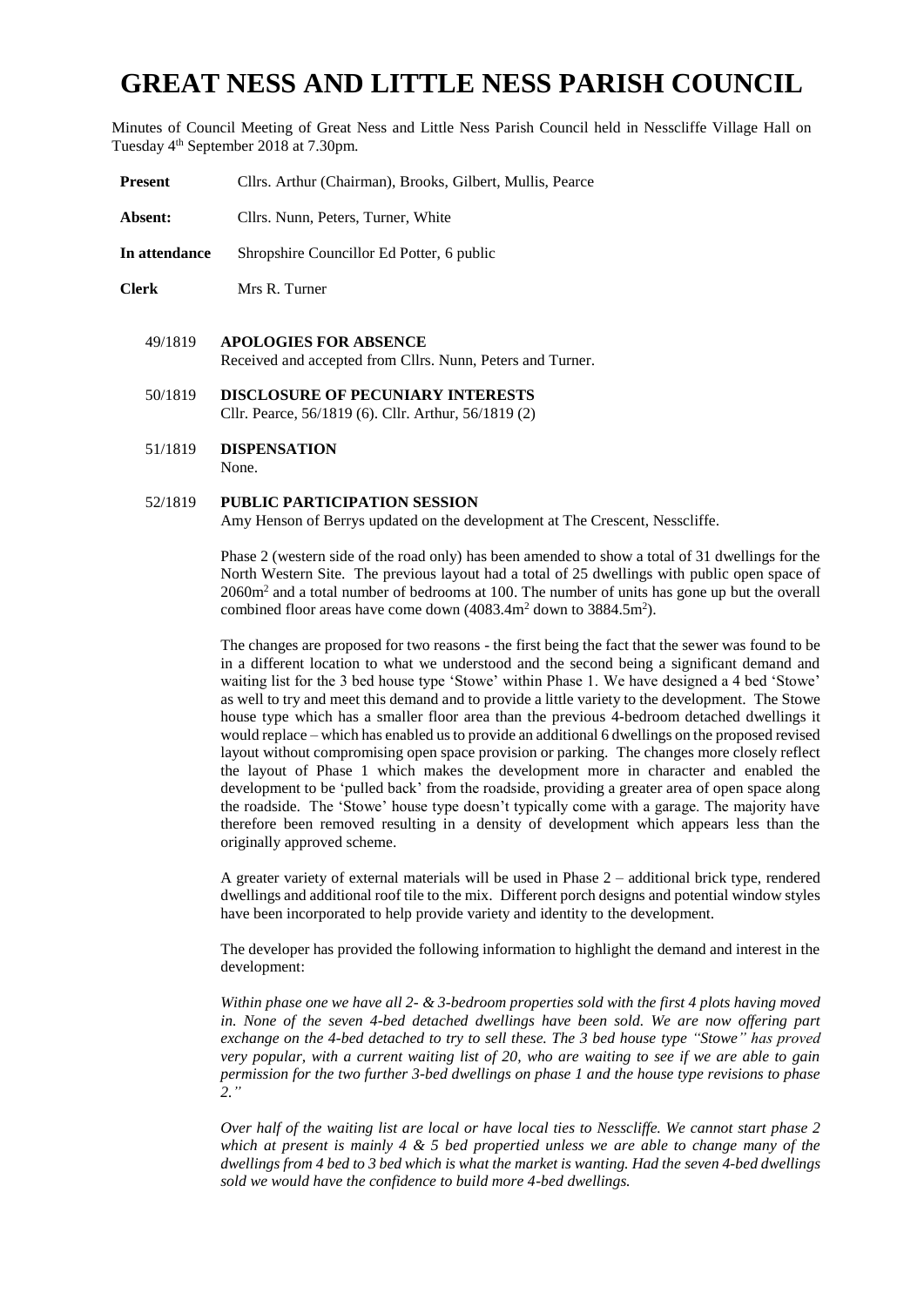Less CIL payment will be received as the floorspace is lower (200 sq. metres less). Play space is along the road but meets minimum standards. It was noted that the public had disagreed with this and the usability of the open space had been questioned. Traffic movements and pressure on services are concerned. The parish council asked if the additional 6 houses could be removed to make further open space.

A member of the public commented on the Mulberry House application – it is very large with a high risk of dwarfing what's around it.

A member of the public spoke re the crematorium, asking if it is a speculative application and commenting that it is not best placed to serve the communities named and the need must be demonstrated. It was also felt it would provide limited employment and circa 8 services a day could mean up to 100 car movements. It was noted that there is an open afternoon about the proposal on 18th Sep.

A member of the public asked if Great Ness and Little Ness can have wireless broadband.

#### 53/1819 **MINUTES**

## *a) Minutes dated 4th September 2018*

It was **RESOLVED** to approve the minutes as being a correct record and they were duly signed by the chairman.

#### *b) Matters arising not covered elsewhere on agenda*

Cllr. Brooks provided a Fire Safety Risk Assessment for the portacabin. It was **RESOLVED** to adopt the assessment and to purchase the recommended signage. An electrical inspection is recommended together with smoking signs, arson policy (Cllr. Brooks to draft), additional signage.

### 54/1819 **REPORTS**

*a) Police Report*

| Assault: 4            | Criminal Damage: 1        | Burglary Dwelling: 0       |
|-----------------------|---------------------------|----------------------------|
| Vehicle Crime 2       | Road Traffic Incident: 25 | ASB Nuisance: 0            |
| ASB Personal: 1       | ASB Environmental: 0      | Concern For Safety: 4      |
| Theft: $\blacksquare$ | Burglary Other: 0         | Suspicious Circumstance: 4 |

#### *b) Shropshire Councillor report*

- Changes to proposed parking strategy outer car parks cheaper than proposed, prices to increase in central area and match private car parking prices, Frankwell car park free after 6pm, linear parking – pay for exactly how long you park. Parking tariffs after 6pm may be reviewed/removed.
- Cemetery tap should have been fixed. Grass cutting now more regular but still discussing use of weed killer.
- SC predicted overspend circa £5 million, increase in Children's Services spend.

•

New term starts next Monday. The club enjoyed a trip to West Mids Safari Park. £500 rurality grant received, further funding round now open. A visit from Baschurch PC is being organised.

- *d) Parish Councillor Reports* None.
- *e) Clerk's Report* None.

*c) Youth Club*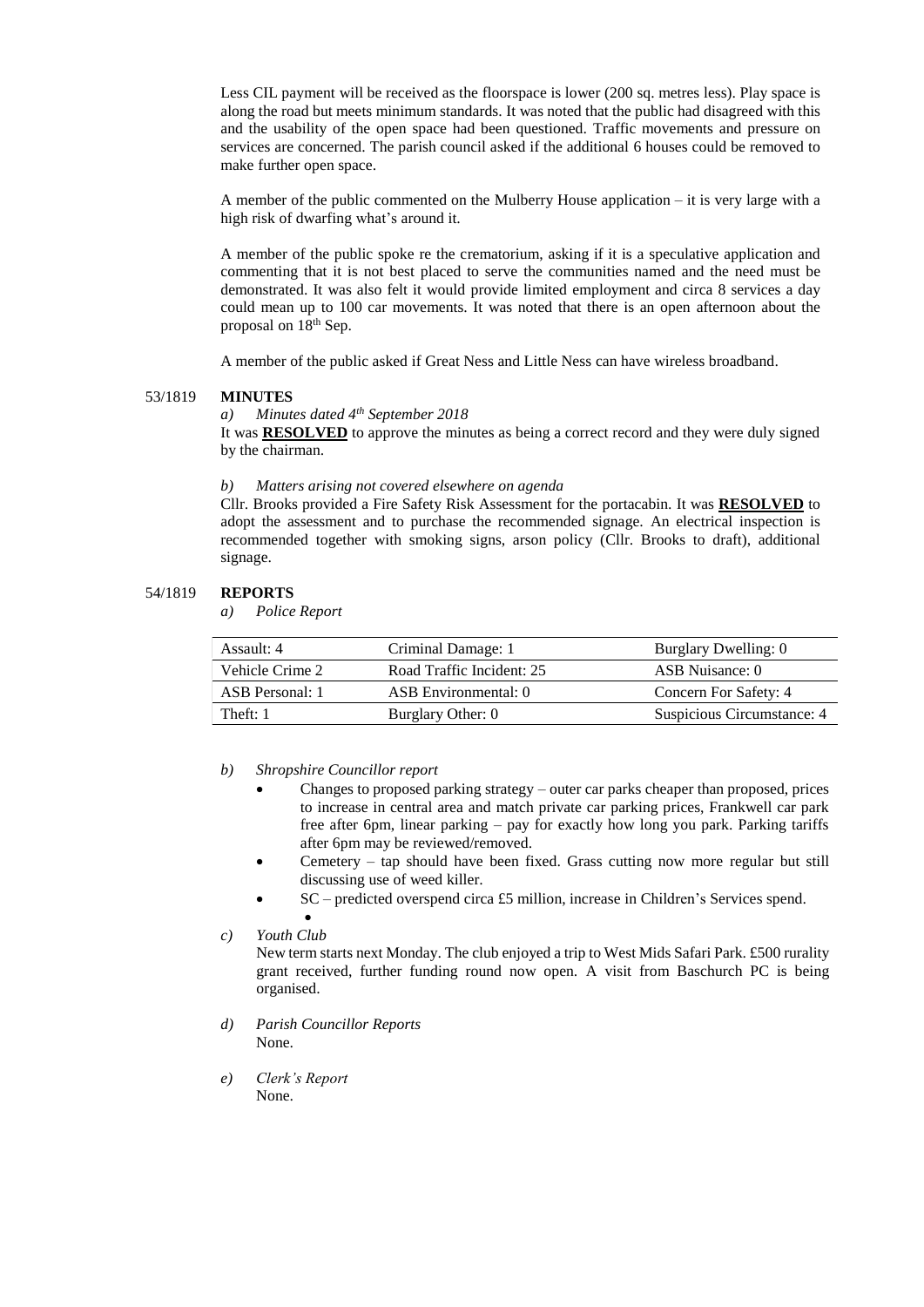#### 55/1819 **PLANNING NOTIFICATIONS**– *For information only*

- 1) 14/03797/OUT Development Land West Of Oakfield, Nesscliffe, Shrewsbury, Shropshire Proposal: Outline application for the erection of 8No dwellings (to include access) *Awaiting decision*
- 2) 14/05257/FUL Proposed Dwelling Adj Hopton Farm, Nesscliffe, Shrewsbury, Shropshire Proposal: Erection of a Single Plot Exception (SPE) affordable dwelling and formation of access *Awaiting decision*
- 3) 17/00574/FUL Acksea Barn, Kynaston, Kinnerley, Oswestry, Shropshire, SY10 8EF Proposal: Erection of single storey rear extension *Grant Permission*
- 4) 17/02539/LBC Ness Strange, Great Ness, Shropshire, SY4 2LE Proposal: Conversion of traditional buildings into 6 residential dwellings and siting of a mini sewage treatment plant. *Awaiting decision*
- 5) 17/02538/FUL Ness Strange, Great Ness, Shropshire, SY4 2LE Proposal: Conversion of tradition building into 6 residential dwellings and siting of a mini sewage treatment plant. *Awaiting decision*
- 6) 17/02960/FUL Great Ness Dryers Caravan Storage, Warehouse And Office, Rodefern Lane, Great Ness, Montford Bridge, Shrewsbury, Shropshire, SY4 1AT Proposal: Erection of detached dwelling with detached garage following demolition of agricultural/industrial buildings former grain store. *Refused*
- 7) 17/04621/REM Proposed Residential Development East Of Wilcot Lane, Nesscliffe, Shrewsbury, Shropshire Proposal: Reserved matters pursuant to Outline permission 14/03259/OUT. *Awaiting Decision*
- 8) 17/04540/FUL Little Ness Manor, Little Ness, Shrewsbury, Shropshire, SY4 2LG Proposal: Application under Section 73A of the Town & Country Planning Act for the erection of one dwelling and 3-bay detached garage with external staircase for first floor domestic use; formation of vehicular access (modification to previously approved). *Grant Permission*
- 9) 17/05070/FUL Agricultural Building North Of Red House Farm, Little Ness, Shrewsbury Proposal: Conversion of and extension to agricultural building to form single dwelling. *Awaiting Decision*
- 10) 17/05151/EIA Proposed Poultry Units NW Of North Farm, Felton Butler Proposal: Erection of four poultry rearing buildings, eight feed bins, biomass store and amenity building including landscaping and tree planting. *Awaiting Decision*
- 11) 18/00756/FUL 26 Nibs Heath, Montford Bridge, Shrewsbury, Shropshire, SY4 1HL Proposal: Erection of a detached garage *Awaiting Decision*
- 12) 18/01122/REM Proposed Dwelling South Of The Old Police House, Nesscliffe Proposal: Approval of reserved matters (appearance, layout, scale and landscaping) pursuant to outline application 17/02657/OUT for the erection of one detached dwelling to include means of access *Grant Permission*
- 13) 18/01187/FUL Red House Farm, Little Ness, Shrewsbury, Shropshire, SY4 2LG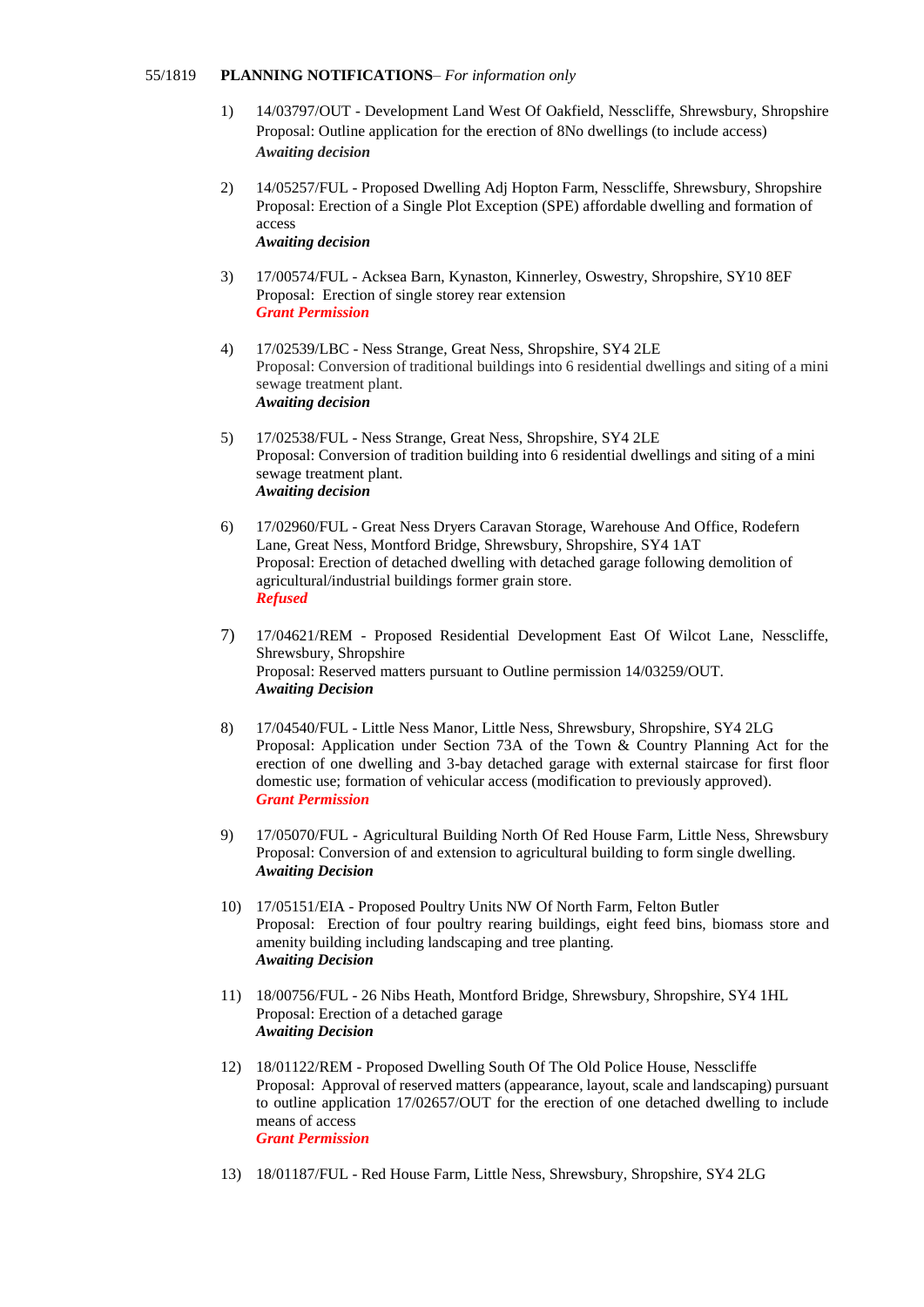Proposal: Installation of ground mounted 50kW solar photovoltaic (pv) system *Grant Permission*

- 14) 18/01588/VAR Proposed Dwelling East Of Little Ness Village Hall, Little Ness, Proposal: Variation of Condition Number 2 (approved plans and drawings) of planning permission 16/04146/FUL (Erection of a dwelling and detached garage; formation of a vehicular access). To enable amendments to the house type and house location within the site *Grant Permission*
- 15) 18/01779/FUL Agricultural Building North Of Red House Farm, Little Ness Proposal: Conversion of agricultural building to form single dwelling *Awaiting Decision*
- 16) 18/03232/TPO Charleston House, Great Ness, Shrewsbury, Shropshire, SY4 2LF Proposal: Works to several trees (See Schedule) protected by the Shrewsbury and Atcham Borough Council (Land Adjoining Ness Strange, Great Ness) Tree Preservation Order 1989 (Ref: SA/172) & Shrewsbury and Atcham Borough Council (Ness Strange, Great Ness) Tree Preservation Order 1991 (Ref: SA/240) *Grant Permission*
- 17) 18/02785/FUL Proposed New Dwellings Plots 16A And 16B, Sandhurst Way, Nesscliffe, Shropshire Proposal: Erection of two detached dwellings following removal of sewerage pumping station which is no longer required *Awaiting Decision*
- 18) 18/02666/FUL The Relm, Alderton, Montford Bridge, Shrewsbury, SY4 1AP Proposal: Erection of porch extension and single storey side extension *Awaiting Decision*
- 19) 18/03254/PSPPA Little Ness Village Hall, Little Ness, Shrewsbury, Shropshire, SY4 2LG Proposal: Application for Prior Approval under Part 14, Class J of the Town & Country Planning (General Permitted Development) (England) Order 2015 for the Installation of 13 roof mounted solar panels *Grant Permission*

#### 56/1819 **PLANNING APPLICATIONS** – *To agree comments*

- 1) Housing development opposite The Crescent pre-application enquiry re potential amendments to the approved plans (Amy Henson, Berrys) Comments: It was **RESOLVED** to agree with smaller houses but not extra ones and increase open space.
- 2) 18/02506/FUL Nesscliffe Training Camp, Wilcott, Shrewsbury, Shropshire, SY4 1BH Proposal: Erection of kitchen and dining facility with associated external works Comments: It was **RESOLVED** to not comment.
- 3) 18/03188/TCA Woodlands, Great Ness, Shrewsbury, Shropshire, SY4 2LE Proposal: To remove 23No Leylandi trees within the Great Ness Conservation Area. Comments: It was **RESOLVED** to not comment.
- 4) 18/03158/FUL Pentre Industrial Estate, Pentre, Shropshire Proposal: Erection of B8 industrial storage units & refurbishment works to existing industrial unit Comments: It was **RESOLVED** to not comment.

*Cllr. Pearce left the room*

5) 18/03274/REM - Proposed Residential Development East Of Mulberry House, Great Ness, Proposal: Approval of reserved matters (access, appearance, landscaping, layout and scale) for 1No dwelling pursuant to planning permission 14/00694/OUT for the erection of two residential dwellings and associated works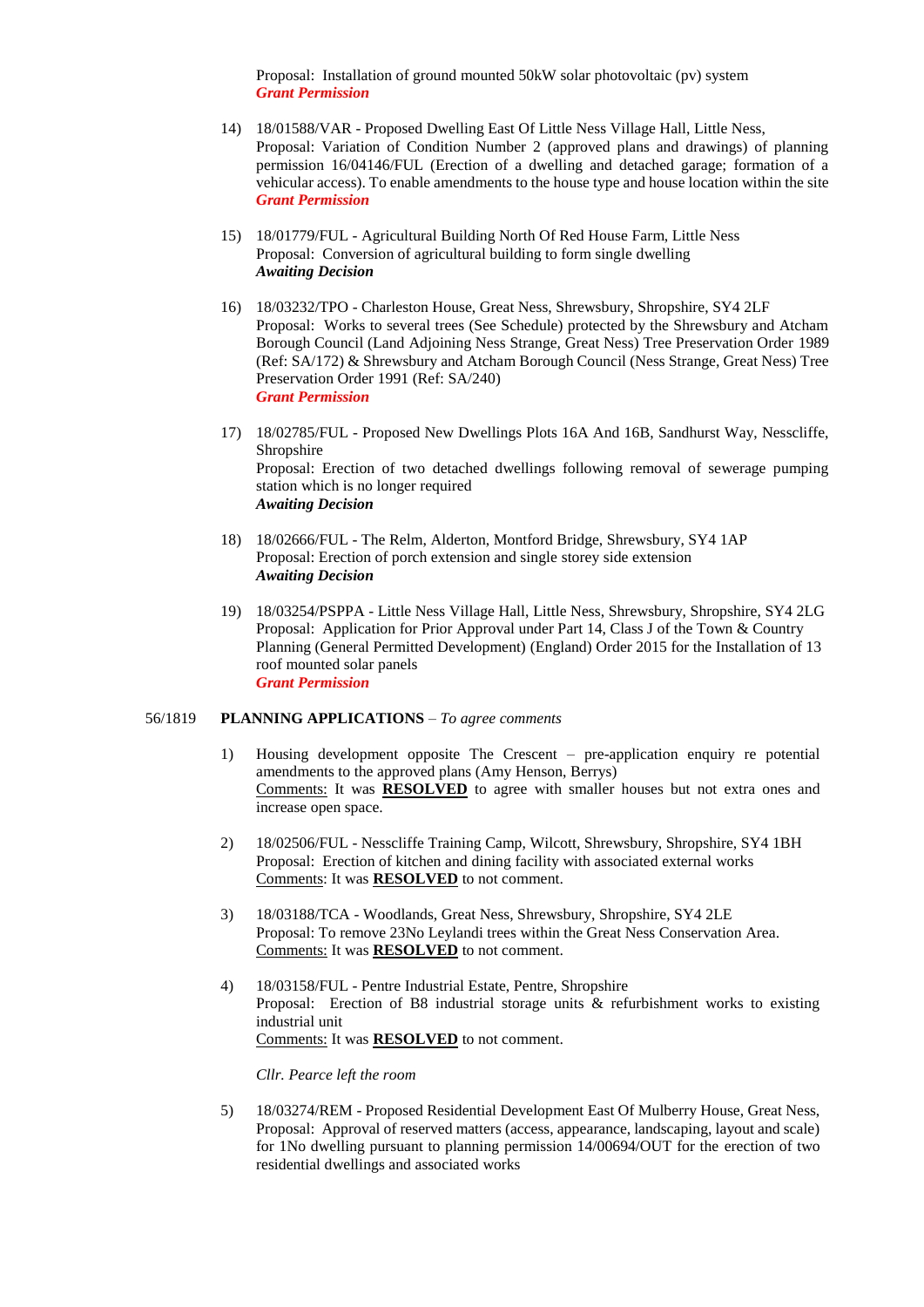Comments: It was **RESOLVED** to object based on layout and scale, height and there being no of layout and scale for second house.

*Cllr. Pearce returned to the room. Cllr. Arthur left the room and Cllr. Brooks took the chair.*

- 6) 18/03318/FUL Broomhill Farm, Holyhead Road, Nesscliffe, Shrewsbury, SY4 1AX Proposal: Erection of an agricultural building for storage and housing of livestock Comments: It was **RESOLVED** to not comment *Cllr. Arthur returned to the room and resumed the chair.*
- 7) PREAPP/18/00421 Proposed Crematorium North Of, Nesscliffe, Shrewsbury, Shropshire Proposal: Creation of a new crematorium to serve Oswestry and north west Shropshire with associated access, car parking and landscaping Comments: It was **RESOLVED** to raise initial concerns (pending consultation event) traffic impact on Nesscliffe, location should be nearer to communities it will serve, pollution.
- 8) 18/03503/OHL Land At, Nesscliffe, Shropshire Proposal: Erection of new pole, soule switch and circular earth (earth within the ground) Comments: It was **RESOLVED** to not comment.
- 9) 18/03553/OHL Wilcot Lane, Nesscliffe, Shrewsbury, Shropshire Proposal: Erection of freestanding electricity pole with pole mounted transformer and associated HV and LV underground cable connections Comments: It was **RESOLVED** to not comment

#### 57/1819 **PARISH MATTERS**

- *a) Settlement status of Nesscliffe re Local Plan Review* it was agreed to arrange a meeting with SC.
- *b) Commemoration of WW1 centenary* Silent Soldier to be investigated and agreed to ask contractor to clean war memorial.
- *c) Milford Bridge* update note. Request traffic lights that work or no lights.
- *d) Footpath opposite The Crescent* developer to do a dropped kerb.
- *e) Fire Risk Assessment – portacabin* signage and arson policy needed.
- *f) RoSPA reports* received and need to be reviewed. A repair to the equipment at Wilcot and clearance of bracken was authorised.
- *g) Reports of other parish matters* none.

#### 58/1819 **FINANCIAL MATTERS**

a) *Payments* – it was **RESOLVED** to approve the following:

| Ref                   | Payee                 | <b>Item</b>  | Chq           | <b>Net</b> | <b>VAT</b> | <b>Gross</b> |
|-----------------------|-----------------------|--------------|---------------|------------|------------|--------------|
| P <sub>22</sub> -1819 | Nesscliffe VH         | Donation (2) | 10577         | £1000.00   | £0.00      | £1000.00     |
|                       |                       | yrs)         |               |            |            |              |
| P <sub>23</sub> -1819 | Little<br><b>Ness</b> | Donation (2) | 10578         | £1000.00   | £0.00      | £1000.00     |
|                       | VH.                   | yrs)         |               |            |            |              |
| P <sub>24</sub> -1819 | R Turner              | Salary July  | SO.           | £406.69    | £0.00      | £406.69      |
| P <sub>25</sub> -1819 | R Turner              | Salary Aug   | <sub>SO</sub> | £406.69    | £0.00      | £406.69      |
| P <sub>26</sub> -1819 | <b>Ness</b><br>Little | CIL kitchen  | 10580         | £3184.33   | £0.00      | £3184.33     |
|                       | VH.                   |              |               |            |            |              |
| P <sub>27</sub> -1819 | G Taylor              | Repairs      | 10581         | £195.60    | £39.12     | £234.72      |
|                       |                       | Wilcott      |               |            |            |              |
| P <sub>28</sub> -1819 | R Turner              | Expenses     | 10582         | £17.33     | £0.00      | £17.33       |
|                       |                       | Aug          |               |            |            |              |
| P <sub>29</sub> -1819 | <b>SYA</b>            | Youth        | 10583         | £1750.00   | £350.00    | £2100.00     |
|                       |                       | worker fee   |               |            |            |              |

b) *Income* – noted as follows:

| <b>Ref</b>           | Pavee                                    | Item | \mount  |
|----------------------|------------------------------------------|------|---------|
| R <sub>2</sub> -1819 | Ruyton XI Towns PC   Youth club donation |      | £500.00 |